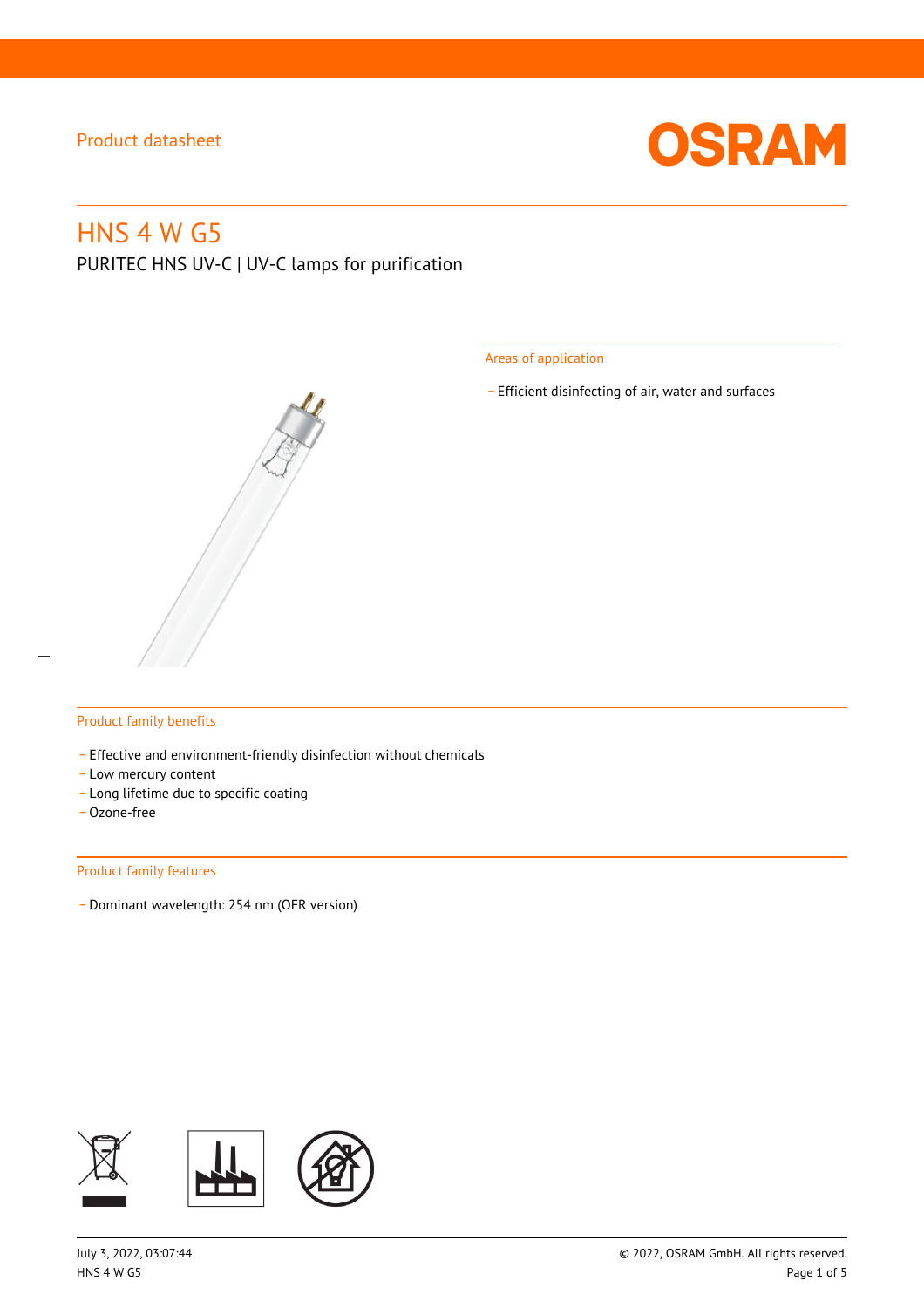## Technical data

# **Product information**

| Order reference | HNS 4W G5 |
|-----------------|-----------|
|                 |           |

### **Electrical data**

| Nominal voltage             | NaN <sub>V</sub> |
|-----------------------------|------------------|
| Lamp voltage                | 29 V             |
| <b>Construction voltage</b> | 29.00 V          |
| <b>Nominal current</b>      | 0.17A            |
| Lamp current                | 0.17A            |
| <b>Nominal wattage</b>      | 4.00 W           |

### **Photometrical data**

| <b>Luminous intensity</b>      | 7800 cd |
|--------------------------------|---------|
| Radiated power 200280 nm (UVC) | 0.9W    |

## **Dimensions & weight**

 $\overline{a}$ 



| <b>Diameter</b>                    | 16.0 mm  |  |  |
|------------------------------------|----------|--|--|
| Length                             | 136.0 mm |  |  |
| Lifespan                           |          |  |  |
| Lifespan                           | 6000h    |  |  |
| <b>Additional product data</b>     |          |  |  |
| <b>Base (standard designation)</b> | G5       |  |  |
| <b>Capabilities</b>                |          |  |  |
| <b>Burning position</b>            | Any      |  |  |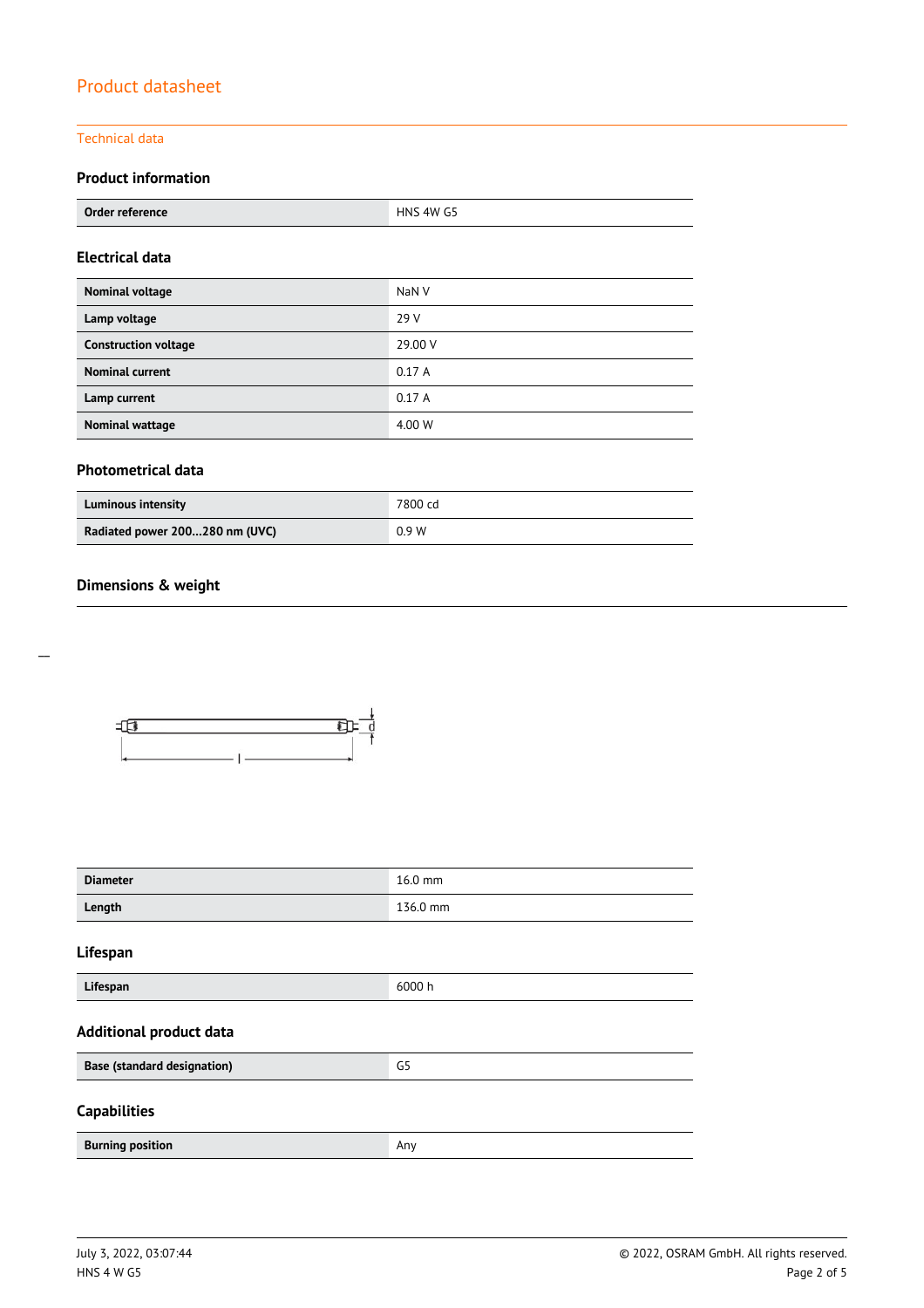### **Country specific categorizations**

**Order reference HNS 4W G5** 

## **Environmental information**

# **Information according Art. 33 of EU Regulation (EC) 1907/2006 (REACh)**

| Date of Declaration               | 19-01-2022                                                                                           |  |  |
|-----------------------------------|------------------------------------------------------------------------------------------------------|--|--|
| <b>Primary Article Identifier</b> | 4008321378316   4008321473530                                                                        |  |  |
| Candidate List Substance 1        | Lead                                                                                                 |  |  |
| CAS No. of substance 1            | 7439-92-1                                                                                            |  |  |
| <b>Safe Use Instruction</b>       | The identification of the Candidate List substance is<br>sufficient to allow safe use of the article |  |  |
| Declaration No. in SCIP database  | 9629AE32-1EA2-49F0-A16C-A3C5C1A5EDA3                                                                 |  |  |

### Country specific information

| <b>Product code</b> | <b>METEL-Code</b>        | SEG-No. | <b>STK number</b> | UK Org |
|---------------------|--------------------------|---------|-------------------|--------|
| 4008321378316       | ۰                        | $\sim$  | 4834800           |        |
| 4008321378316       |                          | -       | 4834800           | -      |
| 4008321806055       | $\overline{\phantom{a}}$ | $\sim$  | 4834800           |        |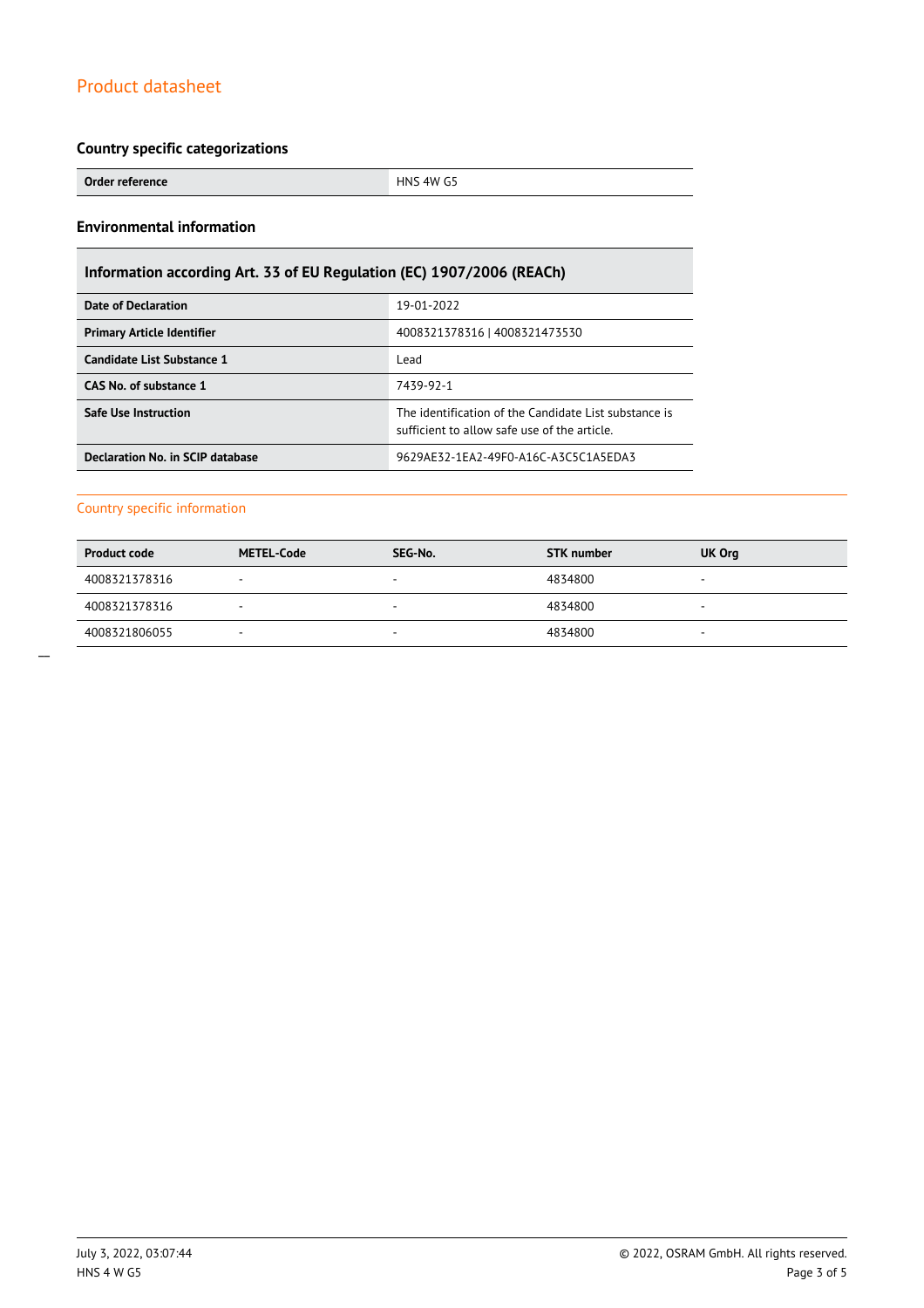# HNS 4 W G5

PURITEC HNS UV-C | UV-C lamps for purification

| <b>Product name</b> | <b>Product name ECG</b> | <b>EAN</b>    |
|---------------------|-------------------------|---------------|
| HNS 4 W G5          | OT-ECO 1x4-16/220-240 S | 4050300638584 |
|                     | OTP-D/E 1x10-13         | 4008321181572 |